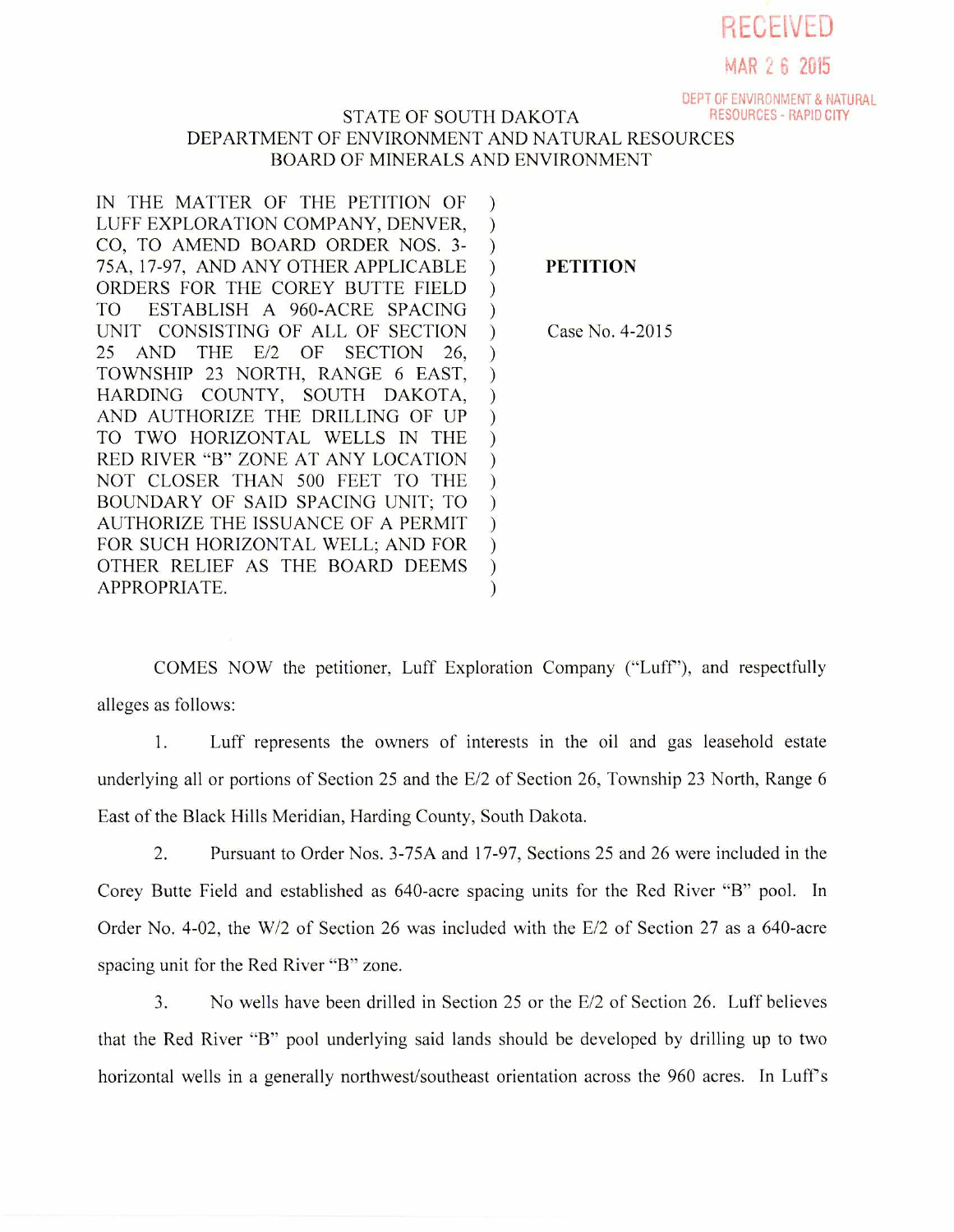opinion, such a well plan of development would maximize the recovery of hydrocarbons and thereby prevent waste and would also result in the efficient and economical development of the pool as a whole.

4. Luff respectfully requests that the Board amend its prior orders including Order Nos. 3-75A and 17-97, so as to establish a 960-acre spacing unit for the Corey Butte Field consisting of said lands and allow up to two horizontal wells to be drilled in the Red River "B" pool at any location thereon not closer than 500 feet to the boundary of such spacing unit.

5. In Luff s opinion, forming the requested spacing unit and authorizing the drilling of the wells described above will optimize primary recovery, prevent waste, avoid the drilling of unnecessary wells, and protect correlative rights.

6. The spacing unit requested to be created is not smaller than the maximum area that can be efficiently and economically drained by the proposed wells and the size, shape and location thereof will result in the efficient and economic development of the pool as a whole.

7. The Board is authorized to grant the requested spacing unit by South Dakota Codified Laws 45-9-20 through 45-9-29 and Administrative Rules of South Dakota 74:12:02:06. Luff further requests that the order authorize the issuance of a permit for the drilling of horizontal wells in accordance with this application.

WHEREFORE, applicant respectfully requests that the Board issue its notice of opportunity for hearing and, if any interested party intervenes in accordance with said notice, set this matter for hearing at the regularly scheduled hearings in May 2015, or such other date as may be established by the Board, and that the Board enter its order granting the relief requested.

Dated this 24<sup>th</sup> day of March, 2015.

2